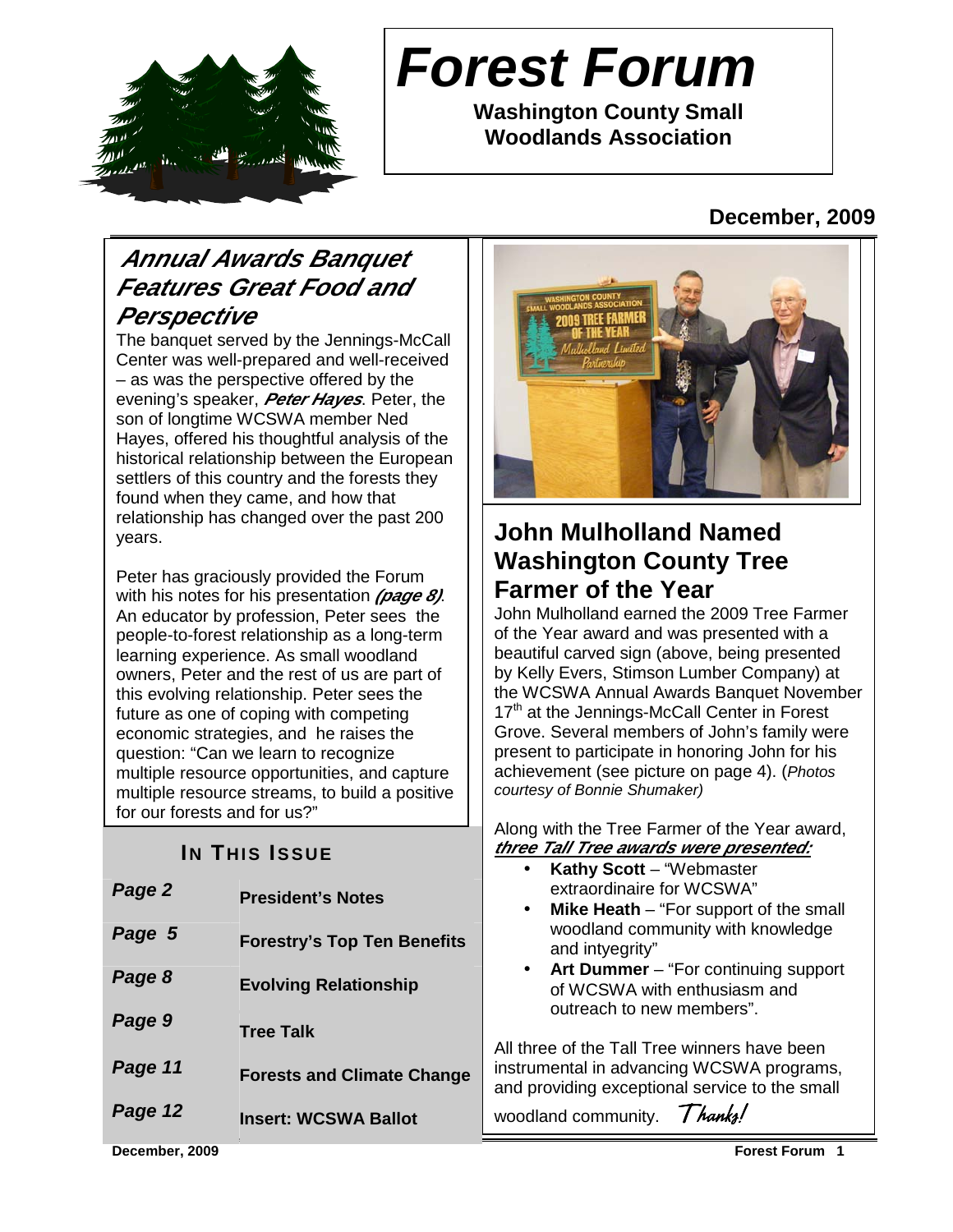### **Notes from the President by Dallas Boge**

This is my forty-sixth and last column as your president. In January, a new president takes over to continue this association. It has been a joy and pleasure to serve you the last four years. I have presided over other groups in the past, but this is the best!

Much has changed in the last four years. Four years ago no one had heard of carbon credits. Now it is a very viable new source of new revenue for forest landowners. If the Congress passes cap and trade (not looking likely just now) the market will get real active. If not, we will probably be in a good position to serve smaller businesses that need smaller quantities than what are traded on the Chicago Climate Exchange. The future will be interesting, and may lead to selling other environmental services, such as clean, cool water and clean air, and who knows what?

Four years ago LNG was something that the gas company stored on the Portland waterfront and at Newport. Now it is a very hot topic in Northwest Oregon and on the south coast. Only a small number of our members are directly affected by the proposed pipeline routes, but those affected would be seriously damaged if the construction of either line went ahead. Washington County chapter took the lead in passing a resolution against the projects. However you feel about the prospect of importing LNG into the United States, the issue with forest landowners is a property rights issue, that is, the taking of private property for the enrichment of another private organization. The Supreme Court decision in the Kelo case allows such to happen, but the decision is almost universally thought to be wrong.

One never knows if writing this column stimulates thinking, but a few years ago a column did. I wrote about the reasons, as I saw them, of pruning crop trees. I got a lot of feedback on that topic. Maybe it is symbolic that I close my time in office in the middle of a pruning project which encompasses nearly a third of the farm. There is still money available from ODF to do wildland fire mitigation. Much of that work entails pruning to eliminate fire ladders. You have until next October to finish the projects.

This issue of Forest Forum contains a ballot for officers and directors for the next year. Please fill it out and return it as soon as you get this issue. I would be remiss if I did not thank all of the other officers and directors and members who have made my job easier. Neil Schroeder has finished his term as director, and has elected not to run again. Last spring when the resource management class became a real possibility, I asked him to take the lead, which he willingly did. Thank you, Neil. During my term, both Mel Mortensen and Jim Brown have served as vice president. Jim is now ready and willing to move up to president. Thank you both for your service. Bob Shumaker stepped into the treasurer's office when Wendell Walker stepped down, and subsequently ran for the office. That is a job which people tend to stay in almost for life. Thank you Bob, and I know you will continue to do an outstanding job. As president, I get to see a copy of every newsletter issued by the chapters all around the state. There is no better newsletter anywhere, thanks to Tom Nygren, with the assistance now of Bonnie Shumaker. Thank you both. Thanks goes to Beth Adams and her committee for putting on such a fine annual banquet. It went so smoothly, thank you, Beth.

Sharon and I will continue to be an active part of the organization, we aren't going away. In the mean time, I wish the officers and directors Godspeed.

That's all for now.

Dallas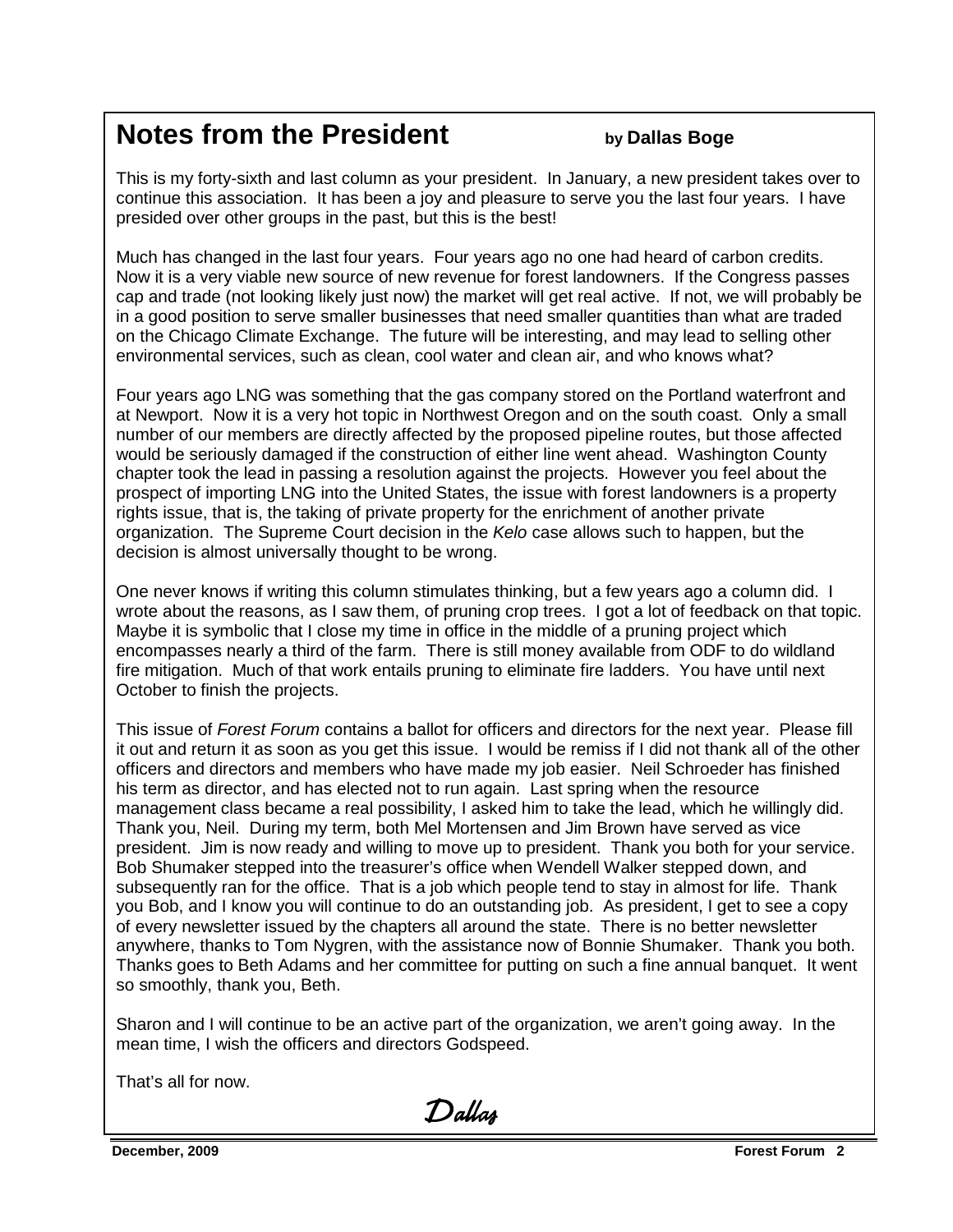#### **WCSWA Leadership President – Dallas Boge; 503-357-7688 Vice-President** – **Jim Brown; 503-284-6455 Secretary-Treasurer – Bob Shumaker**; 503-324-7825 Board of Directors: Dick Courter; 503-297-1660 Art Dummer; 503-357-4258 Tom Nygren, 503-628-5472 Neil Schroeder; 503-628-2344 Bonnie Shumaker – 503-324-7825 Bill Triest – 503-626-1838  **Legislative Committee Chair:**  Ron Larson; 503-775-3223

**WCSWA Website** www.wcswa.org

**Website Manager: Kathy Scott** Contact Tom Nygren for web postings and information.

**Forest Forum Newsletter** Editors: Tom Nygren & Bonnie Shumaker 503-628-5472 or 503-324-7825 e-mail: tnygren@juno.com or bshumaker@coho.net Proofreaders: Bonnie Shumaker, Dan Hundley, and Ardis Schroeder

#### **The Tree Farm Tradin' Post**

 628-5472. Got a tool or piece of equipment you don't need any more? Or maybe you are looking for A free service to our members: List tree farm items/land to buy, sell, or trade. Contact Tom Nygren, 503 tools, equipment, property, or materials? You can place a free advertisement in Forest Forum. Another way for tree farmers to help each other! (3 month limit)

#### **For Sale:**

2500 lineal feet of 2X6 cedar decking and 700 lineal feet of 2X4 cedar decking. Call Tom at 503-628-5472 for more information.

**Illness forces sale**: 40 acre tree farm above Hagg Lake. 30 acres in deferral. Mixed ages and species. Includes home, barn, orchard, pastures, springs and seasonal ponds. Kathy or Steve 503-359-1405

### **Event Calendar**

| <b>December</b> |    | No meeting is scheduled                                                                                                                                                                                                                                                                                                                                                                                                             |
|-----------------|----|-------------------------------------------------------------------------------------------------------------------------------------------------------------------------------------------------------------------------------------------------------------------------------------------------------------------------------------------------------------------------------------------------------------------------------------|
| January         | 26 | <b>WCSWA Monthly Meeting, 7:00 p.m., OSU Extension office, Capital Center</b><br>185 <sup>th</sup> and Walker Road, Beaverton. Speakers will be Dean Moberg, NRCS<br>District Conservationist, and Gail Stinnett, Manager, Farm Services Agency, on<br>new opportunities for small woodland owner programs.                                                                                                                         |
| <b>February</b> | 23 | WCSWA Monthly Meeting, 7:00 p.m., OSU Extension office, Capital Center<br>185 <sup>th</sup> and Walker Road, Beaverton. Speaker will be Paula Sweeden, PhD, a<br>private consultant and senior policy analyst with Pacific Forest Trust. She will<br>speak on the topic of conversion of plantation forests to more diverse forest<br>models, and provide insights into financial mechanisms for accomplishing such<br>conversions. |
| <b>March</b>    | 23 | WCSWA Monthly Meeting, 7:00 p.m., OSU Extension office, Capital Center<br>185 <sup>th</sup> and Walker Road, Beaverton. Program details will be provided later.                                                                                                                                                                                                                                                                     |
| April           | 27 | <b>WCSWA Monthly Meeting, 7:00 p.m., OSU Extension office, Capital Center</b><br>185 <sup>th</sup> and Walker Road, Beaverton. Program details will be provided later.                                                                                                                                                                                                                                                              |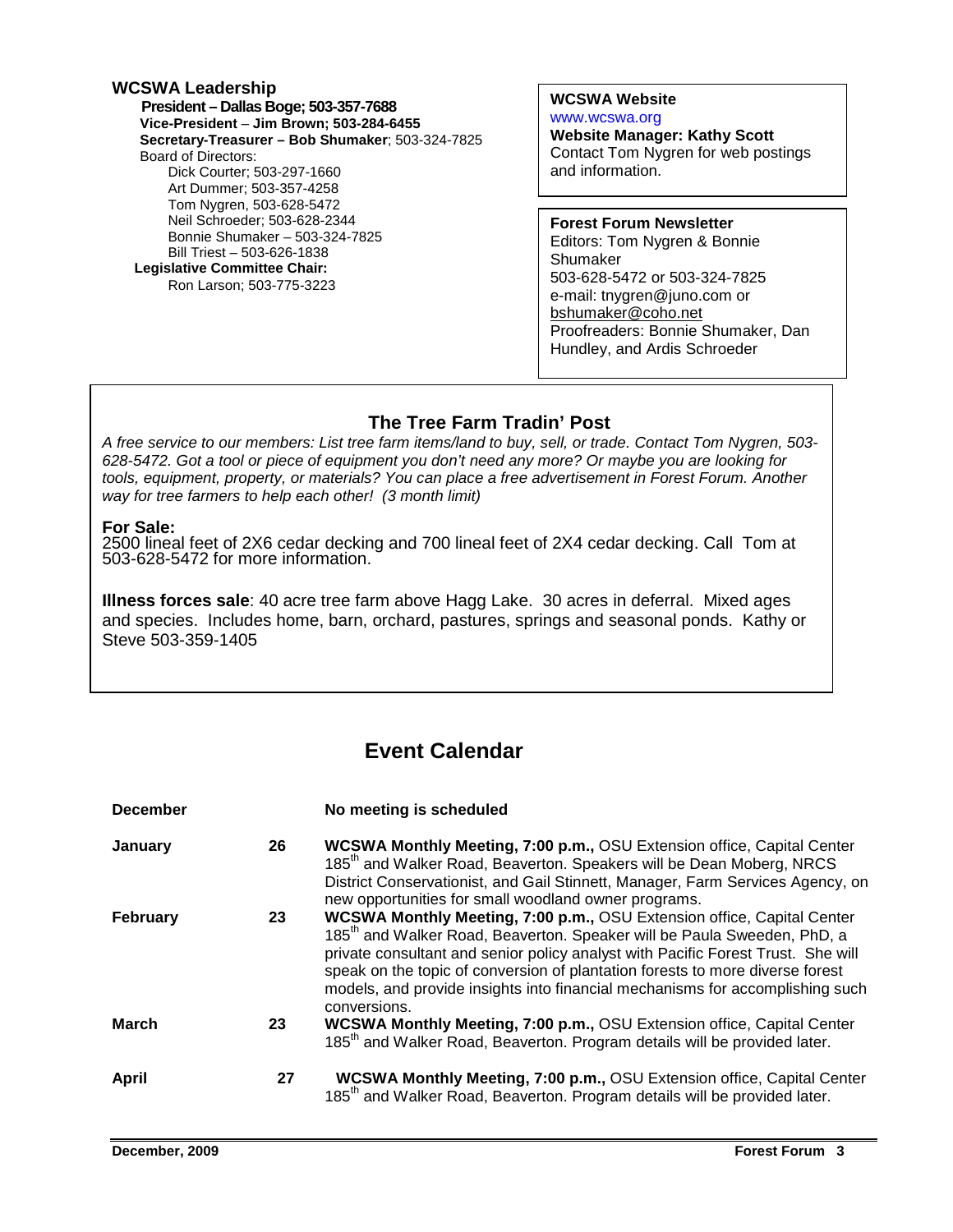### **Advertising Opportunity:**

**The Forest Forum is a monthly newsletter sent out to over 250 members and friends of WCSWA. Advertisers receive free newsletters for the duration of their ads.** 

#### **ADVERTISING RATES (PRICE INCLUDES TYPESETTING & AD PREP)**

**YES!** I want to advertise in the WCSWA Forest Forum. Ad size:

Enclosed is a check or money order for: 1 issue \_\_\_ 4 issues \_\_\_ 12 issues \_\_\_

Please send this form, ad copy, logos, photos, etc. to:

#### **Dallas Boge, 10735 NW Thornburg Rd, Gales Creek, OR 97117**

**Thank you for supporting Washington County Small Woodlands Association!** 

#### **Oregon Woodland Co-op Expands Firewood, Bough Operations**

The Oregon Woodland Co-op (OWC) has expanded their bundled firewood and custom floral bough operation, building on the initial test effort in 2008. These operations are built on the concept of "value-added", but offering customers (retail markets) a higher value product at a valueadded price:

Firewood - high quality wood packaged and labeled for its sustainable forest origin and sold in high-end retail grocery outlets.

Floral material (boughs) – specific retail customer ordered and delivered material, cut and packaged in ready–to-use bundles. Specific specie, bough size, quality, and conformation are delivered to meet customer needs, at value-added prices.

#### **Tree Farmer of the Year John Mulholland** (far right),

with (from left) **Kelly Evers**, Stimson Lumber Company,

son **Stu Mulholland**, and

daughter **Janet Vannoy**.

**Thanks to Stimson Lumber Company for providing the Tree Farmer of the Year signs that are presented to annual winners!** 



|                      |       |        | 12     |
|----------------------|-------|--------|--------|
|                      | issue | issues | issues |
| 1/12                 | \$15  | \$30   | \$75   |
| page                 |       |        |        |
| $1/6$ page           | 25    | 50     | 125    |
| $\frac{1}{4}$ page   | 35    | 70     | 175    |
| $1/3$ page           | 45    | 90     | 225    |
| 1/ <sub>2</sub> page | 65    | 130    | 325    |
| $2/3$ page           | 86    | 170    | 425    |
| Full                 | 125   | 250    | 625    |
| page                 |       |        |        |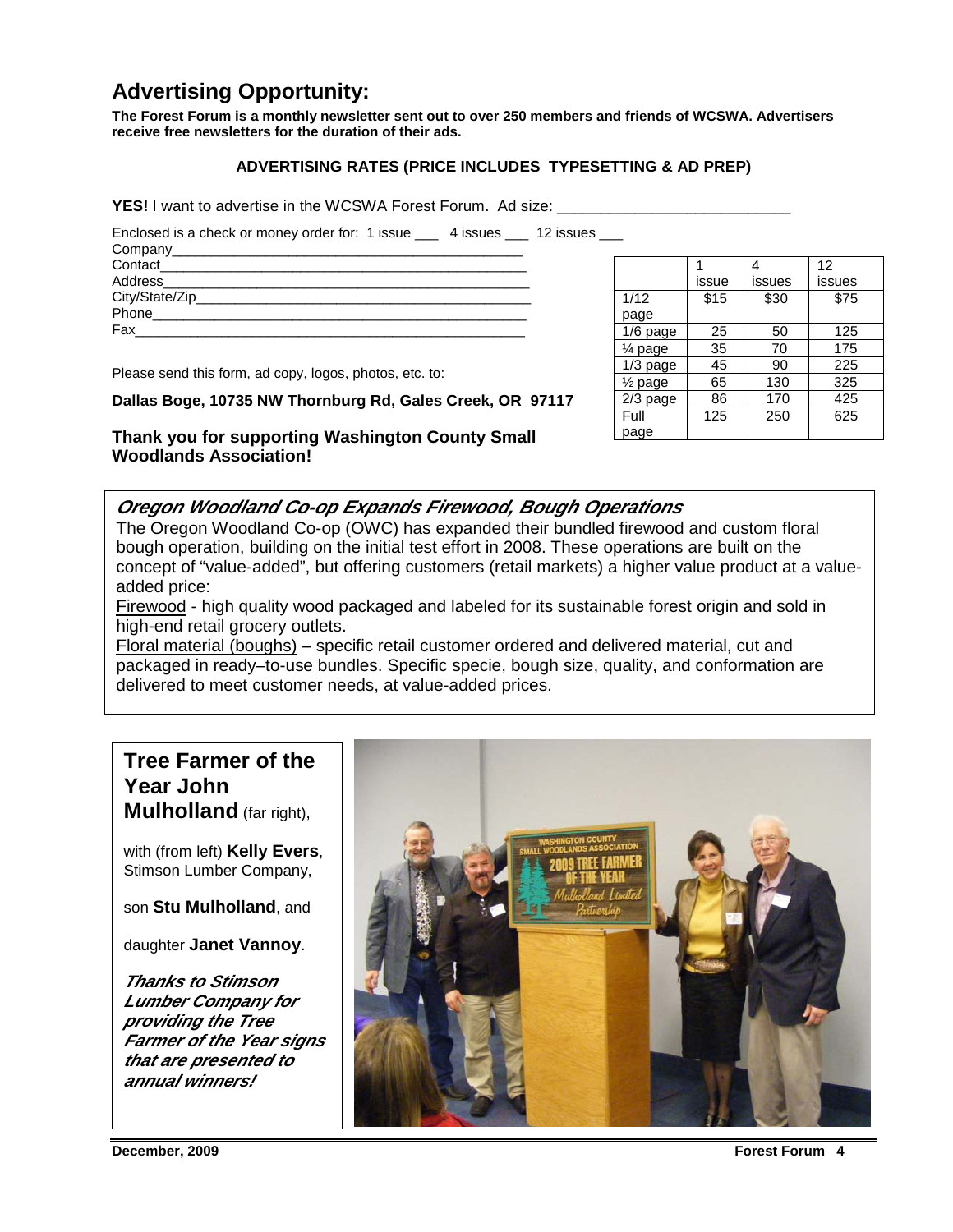#### **The Top Ten Environmental Benefits of Forestry** (Courtesy, Society of Am. Foresters)

**Forestry is bringing back forests**. - Until the 1920s, forests were often logged and abandoned. Now, across the country an average of 1.7 billion seedlings are planted annually. That translates into six seedlings planted for every tree harvested. In addition, billions of additional seedlings are regenerated naturally.

**Forestry helps water quality.** - Foresters carefully manage areas called watersheds (areas where we collect our drinking water) and riparian zones (land bordering rivers, streams, and lakes). These are places where maintaining water quality is the primary concern for foresters. Forests actually help to clean water and get it ready for us to drink. The trees, the soil, and bacteria are all part of this process. Forest cover protects and nurtures the soils that are the key to water retention, filtering, and quality.

**Forestry offsets air pollution.** - Foresters nurture forests, which are sometimes called "the gills of the planet." One mature tree absorbs approximately 13 pounds of carbon dioxide a year. For every ton of wood a forest grows, it removes 1.47 tons of carbon dioxide and replaces it with 1.07 tons of oxygen.

**Forestry helps reduce catastrophic wildfires.** - At the turn of the century, wildfires annually burned across 20 to 50 million acres of the country each year. Through education, prevention, and control, the amount of wildfires has been reduced to about two to five million acres a year--a reduction of 90%. By marking and removing excess fuels, such as underbrush and some trees, foresters can modify forests in order to make them more resilient to fire.

**Forestry helps wildlife.** - Foresters employ a variety of management techniques to benefit wildlife, including numerous endangered species. For example, thinning and harvesting create conditions that stimulate the growth of food sources for wildlife. Openings created by harvesting provide habitat for deer and a variety of songbirds. Thinning can be used to accelerate growth and development of older trees that are favored by owls and other species. In order to enhance salmon habitat, foresters also carry out strategic tree plantings and monitor forest health along streams in order to keep the water cool and reduce sediments.

**Forestry provides great places to recreate.** - Foresters manage forests that provide recreational benefits to communities. Forests are important areas for such recreationists as birdwatchers, hikers, nature photographers, horseback riders, skiers, snowmobilers, and campers. And because foresters put water values high on their list of priorities, the rivers and lakes in forested areas provide such recreational opportunities as fishing, canoeing, and rafting.

**Forestry benefits urban environments.** - Urban foresters manage forests and trees to benefit communities in many ways. Forests in urban areas reduce stormwater runoffs, improve air quality, and reduce energy consumption. For example, three well-placed mature trees around a house can cut air-conditioning costs by 10-50 percent.

**Forestry provides renewable and energy-efficient building products.** - Foresters manage some forests for timber and produce a renewable resource because trees can be replanted. Other building materials, such as steel, iron, and copper, can be reused and recycled but not replaced. Wood is a renewable resource which, in addition to being recyclable, can be produced anew for generations to come on sustainable managed forestlands. Recycling and processing wood products also requires much less energy than does the processing of many other non-renewable materials.

**Forestry helps family forests stay intact.** - Foresters help family forestland owners, who own 54 percent of all the forests in the US, understand the benefits of managing their forests in an environmentally friendly manner. Better management of private forests means that those forests will remain healthy and productive. Many endangered species spend at least part of their time on private land, more than 80 percent of our nation's total precipitation falls first on private lands and 70 percent of eastern watersheds run through private lands.

**Forestry is good for soils.** - Foresters and natural resource managers are dependent on forest soils for growing and managing forests and, to a large extent, forest soils are dependent on resource professionals and managers. Foresters' success in growing forests and producing forest products is dependent on their ability to understand soil properties and to then match species with soils and to prescribe activities that not only promote forest growth but also enhance and protect soil productivity and prevent soil erosion.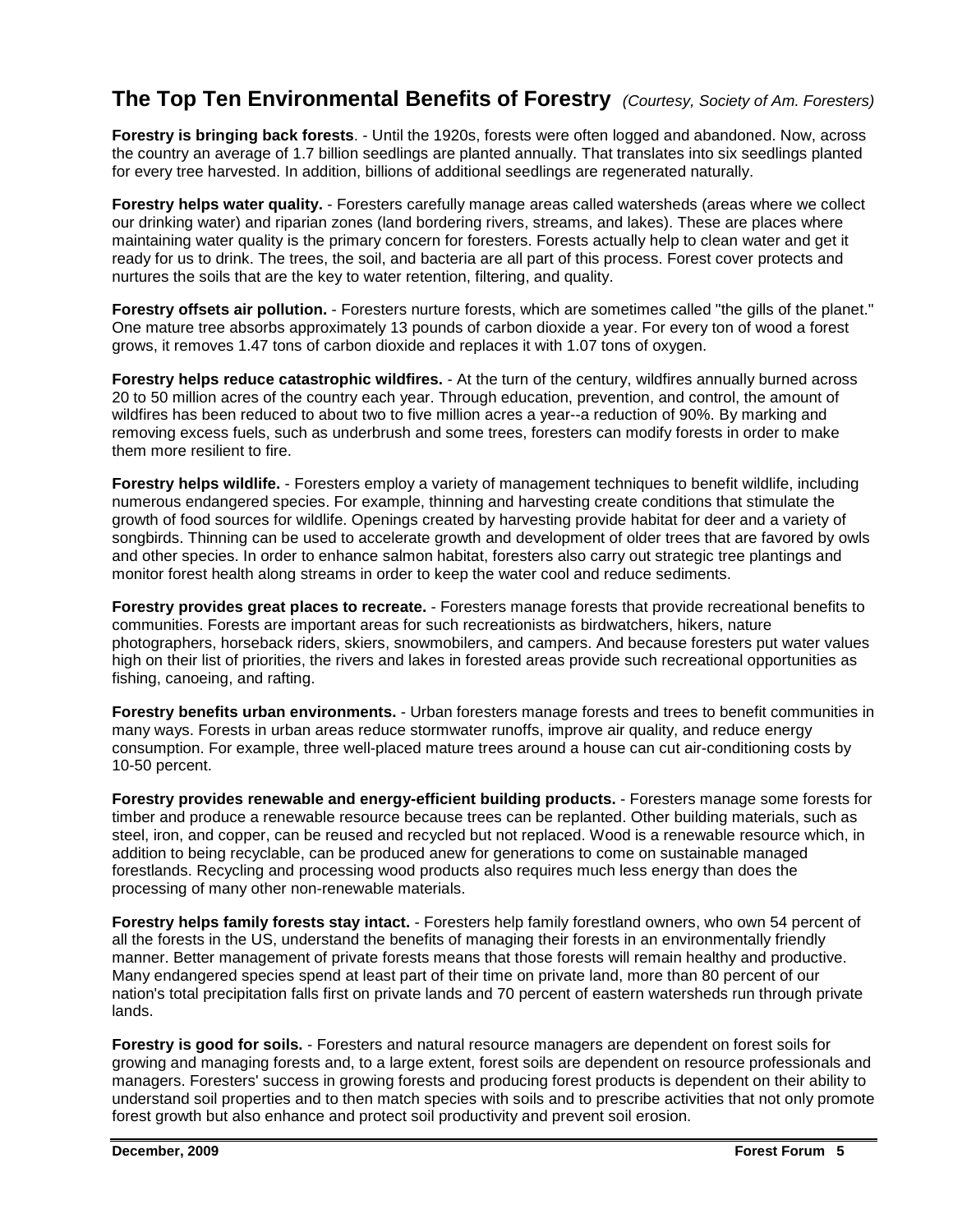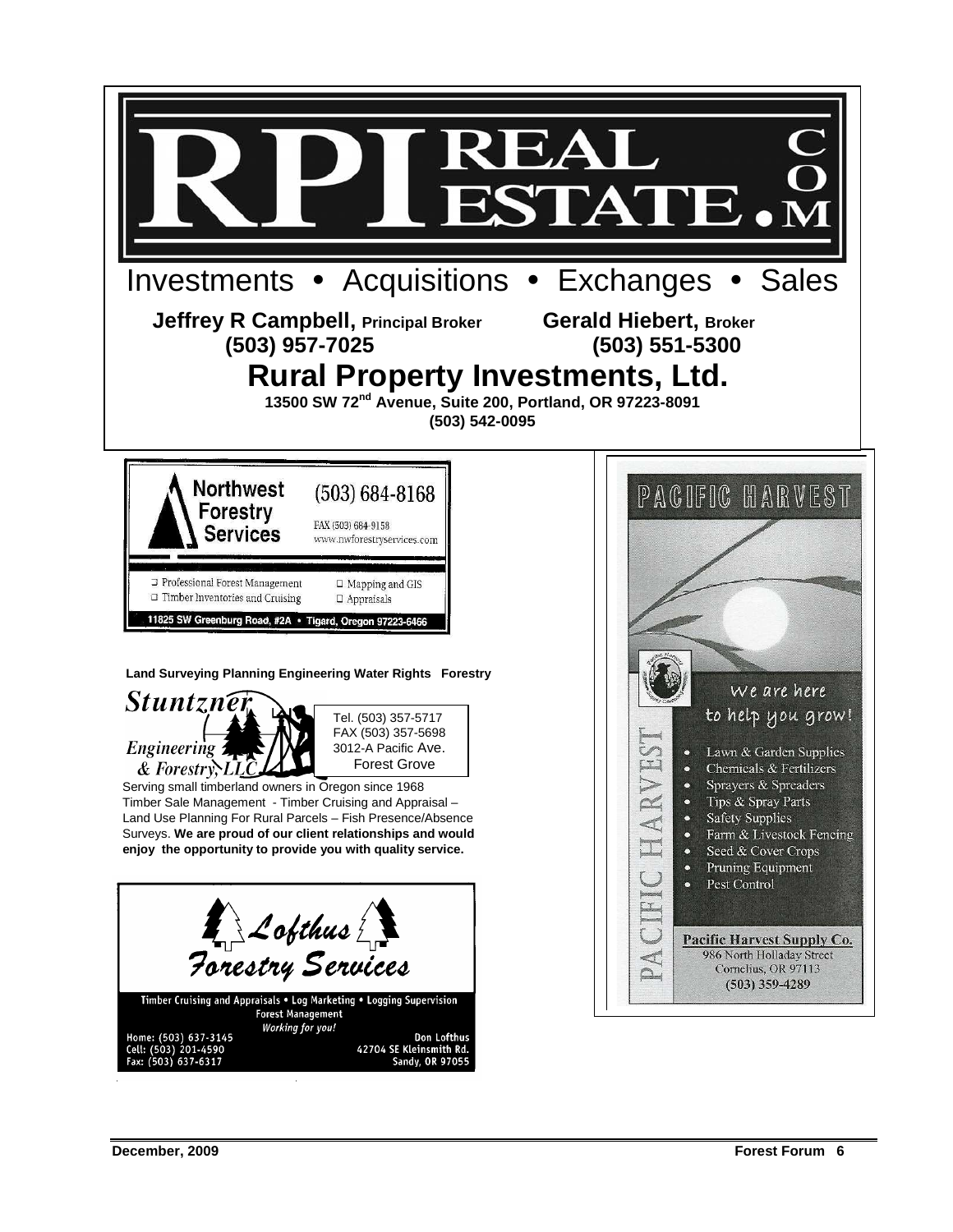

### CREATIVE FORESTRY WARREN TAUSCH, CERTIFIED FORESTER

#### SPECIALIZING IN PARTNERSHIPS

 • WITH YOU, THE FOREST OWNER, SEEKING CREATIVE APPROACHES TO YOUNG STAND MANAGEMENT

 • WITH NATURE, IN THE ONGOING CREATION AND EVOLUTION OF A HEALTHY, DIVERSE FOREST!

#### FREE INITIAL CONSULTATION! CALL WARREN AT 503-481-1921.

#### VISIT MY WEBSITE AT www.tauschforestconsulting.com



We bring experience with owners that care about their product and customers,

Approximately 10 million seedlings in annual production 1 container site (plugs), 2 bareroot/transplant sites (p+1,  $1+1$ ) Contract growing and spec seedlings for forestry and Christmas tree production

#### LET US GROW YOUR SEEDLINGS

David Gerdes **Mike Gerdes** inquiries(@silvaseed.com

FORESTERS . NURSERYMAN . SEEDSMAN



"Serving Many of the Reforestation Needs of the World From This Location Since 1889"

### For All Your Forest Management Needs, Let MAP's Experience Work for You

MAP, Inc. specializes in forest management for private woodland owners. Our goal is to create a partnership with our clients and manage their timberland together.

REFORESTATION . LOGGING . MARKETING . STEWARDSHIP MANAGEMENT PLANS TIMBER APPRAISAL & CRUISING . FOREST MANAGEMENT . CERTIFIED FORESTERS



#### **Bits & Pieces**

**Lumber industry sees hopeful signs of slow recovery in 2010**  Western sawmills, mired in historic lows in housing and lumber demand, should see signs of recovery in 2010 after five straight years of losses, according to a new WWPA forecast. Sawmills in the 12 Western states weathered a rough year in 2008, according to final production figures compiled by WWPA. While the difficult conditions for mills are continuing into 2009, the start of a recovery is expected in 2010. Source: Western Wood Products Association

**Truffles – A symbiotic relationship with the forest, and an economic opportunity for woodland owners**  The Pacific Northwest Forest Experiment Station has published a 194 page report that documents 350 truffle species, and how they are an indispensable link in the long chain of ecosystem processes that insure forest health. Understanding these relationships is also necessary in order to capture the growing economic value of truffles in the marketplace.

The report is entitled "Diversity, Ecology, and Conservation of Truffle Fungi in Forests of the Pacific Northwest" (PNW-GTR-772). The report is available from the Station; a summary is available online in Science Findings, at

http://www.fs.fed.us/pnw/publications /scifi.shtml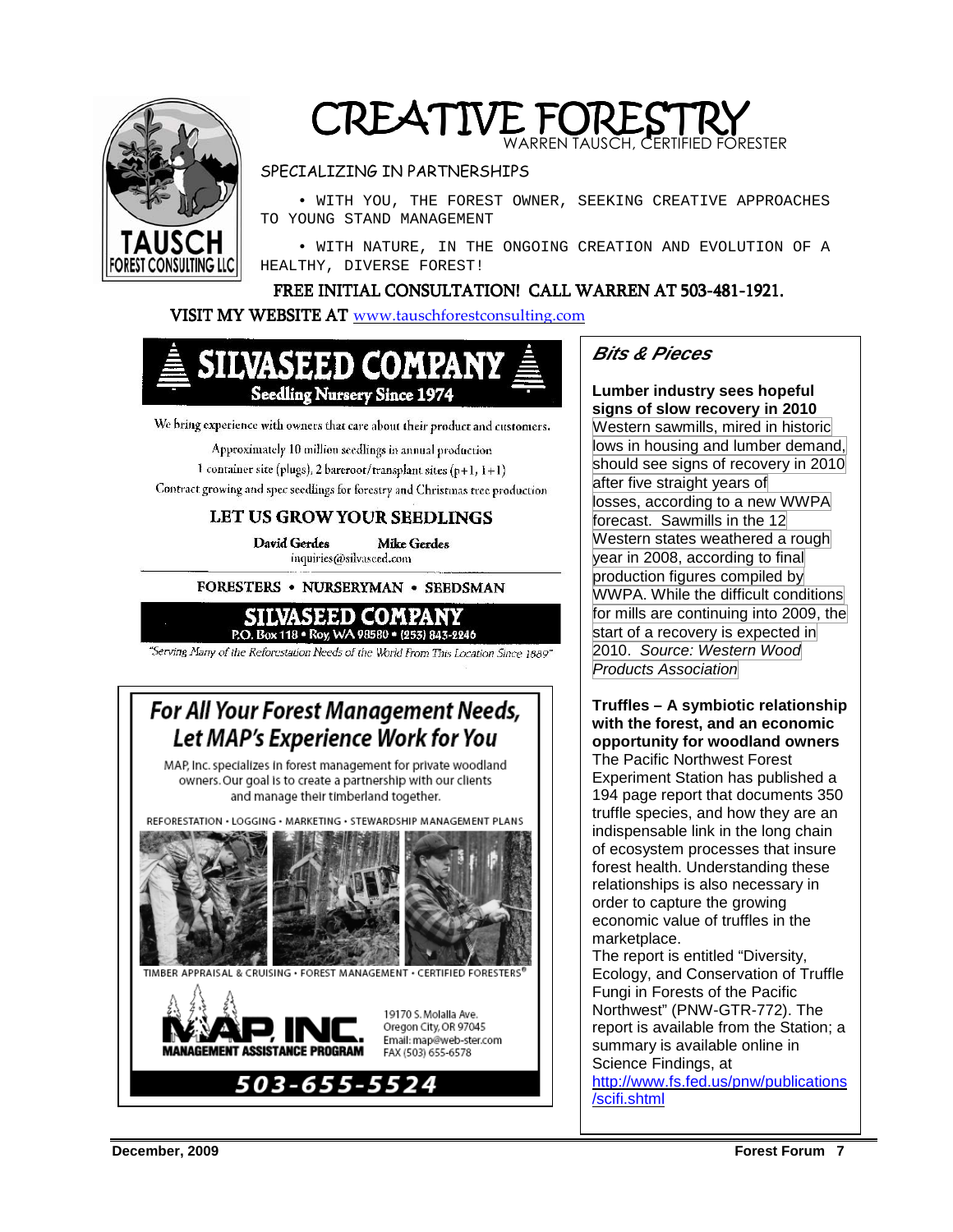### **Our Evolving Relationship With Forests by Peter Hayes**

#### **A Presentation to the Washington County Small Woodlands Association Annual Awards Banquet on November 17, 2009**

Through the roughly five hundred years that Euro-Americans have lived with forests in North America, our relationship with these forests has evolved. The forests have changed, we have changed, and our understanding of our interdependent relationship with forests has changed. As one whose life and livelihood is directly dependent on forests, I try to make sense of how these relationships change, and will continue to change. My current efforts are focused on trying on the hypothesis that our relationship has evolved through a progression of five phases, with shifts from one phase to the next being driven by unacceptable shortcomings of the previous phase. Is this approach to understanding the evolving relationships between people and forests valid – and potentially useful? I welcome your help in sorting this out. Summarized below are the five phases, key lessons learned from each, and questions raised that are significant to the future of our relationships with North American forests. To create a forestry that works as well in the long run as it does in the short, it behooves us to better understand where we're headed, where we've come from, where we are, and how we got here.

**Phase 1 – Forest as Problem** – When Europeans arrived in North America, forests presented a barrier to settlers needing to clear land on which to live and grow food. Serious work was invested in converting forested land into the cleared land on which survival depended.

**Lesson Learned** – In addition to being a barrier, forests provided resources that were important to the settlers.

**Phase 2 – Forests as a Resource to be Mined** – Taking advantage of what forests had to offer, our ancestors extracted what they wanted and needed, with little attention to maintaining the forest's ability to continue to provide. Forests were cut, converted to non-forest uses, or left to regrow, and the extractors moved on to new forests. Many claimed that the continent's forests were too vast to be exhaustible.

**Lessons Learned** – 1) forests are exhaustible, 2) western migration ran into the Pacific Ocean, and 3) we need forests.

**Phase 3 – Single Resource/Single Revenue Stream** – With a commitment to using forests in ways that allowed for their perpetuation in the same landscape in perpetuity, focus shifted to successfully growing a forest's most obvious resource – trees.

**Lessons Learned** – Forests are more than trees; they are an interdependent web of organisms and functions, many of which are directly, or indirectly, important to humans. Failure to accept this may lead to social and/or ecological problems.

**Phase 4 – Multiple Resources/Single Revenue Stream** – The logical response to the problems raised with phase 3 was to shift to management committed to sustaining multiple resources from the forest, even though the landowner might only be compensated for one of them – the sale of wood.

**Lessons Learned** – There are limits to the number and level of contributions to the common good which landowners are willing to provide without compensation. The upper limits of what landowners may be willing to provide, either through regulation or encouragement, may fall short of the minimum needed to maintain land health over the long haul. Accordingly this phase is likely to be both socially and ecologically vulnerable.

**Phase 5 – Multiple Resource/Multiple Revenue Streams** – Due to the shortcomings of phase 4, we are seeing many efforts to develop approaches that compensate landowners for the multiple resources that we hope their forests will continue to provide. Some are market driven, such as carbon credits or certification programs that create premiums for wood grown in forests managed to standards higher than the legal minimum, while others come in the form of government incentives. Time will tell how successful we can be in developing phase 5 forests on the scale that circumstances demand. **(See "Hayes" on page 10)**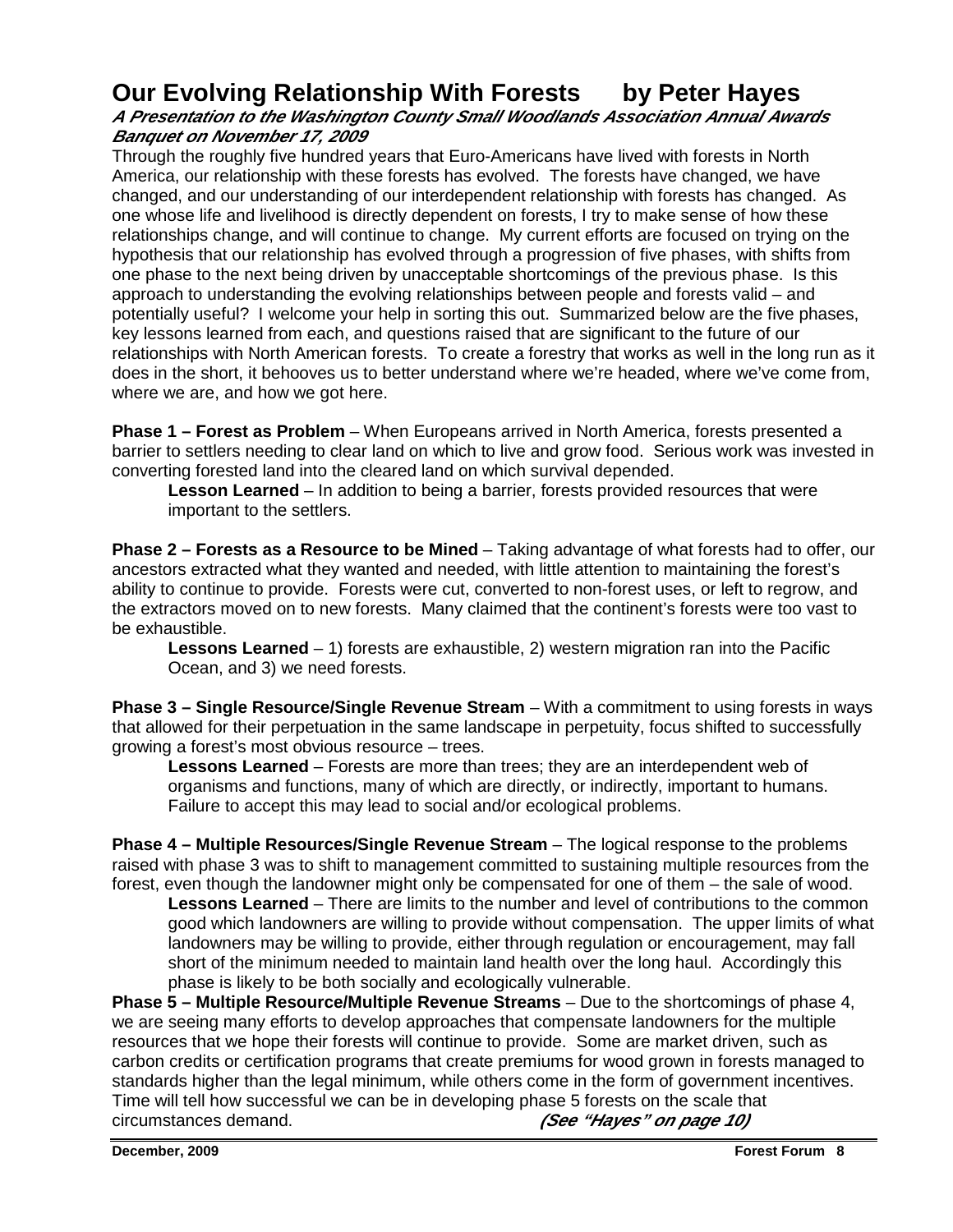## **Tree Talk**

#### **by Bonnie Shumaker**

Our tree farm is certified by the American Tree Farm System (ATFS). As members we look forward each year to the ATFS Annual Meeting in November. There is always an informative session and business meeting in the morning followed by a delicious lunch and the presentation of each county's nomination for Oregon's Tree Farmer of the Year. Scott and Marge Hayes were there to receive their award as winners from Washington County, and while the Melcher family's "Fun Forest Tree Farm" from Linn County took the high honors, the video taken at Scott and Marge's tree farm was excellent. All the videos are now professionally done and are a joy to watch.

 For "Tree Talk" this month, I will focus on the session held before lunch which introduced the "Stewardship Planning Template" for writing woodland management plans. Besides being very helpful for succession planning, it is intended to be used for Forest Stewardship Plans developed for one or more of the following purposes.

- Forestry Financial Assistance administered by the Oregon Department of Forestry (ODF)
- Certification through the Oregon Tree Farm System (OTFS)
- Forestry Financial Assistance administered by the Natural Resources Conservation Service (NRCS)

 Amy Grotta, OSU Extension Forester for Columbia and Washington Counties, has made the template available at http://extension.oregonstate.edu/columbia/forest-stewardship. You can download the regular Word document or a fill-able template form in either PDF or Word. If you don't like that long web address, you can easily navigate to the template by typing extension.oregonstate.edu/columbia.

 Last year ATFS certification obtained global recognition through PEFC. The third party audit that substantiates this certification requires not only a management plan, but an updated one. The requirement is understandable not only for the legitimacy of ATFS certification, but also for the usefulness of the plan to the forest-land owner.

We were informed that if you already have a written plan and it is more than five years old, it is probably time for revision. That perked up my brain since our plan is seven years old. The other item that hit home is how essential it is to keep the plan updated. Bob and I strive to update our plan annually, but our method has both straightforward and awkward features. Bob keeps a daily journal of any work we do in the woods. It is simple in that he has a notebook by his easy chair and at the end of the day, in less than a minute; he writes down the date, stand number, type of work and hours spent. If it were I doing the writing, I would also have to have a map showing which stand is which in the front of the notebook.

 The awkward part is summarizing all this data to update our management plan. In my mind, I have now devised a way to facilitate this. I will create a stand summary sheet with columns showing various activities such as planting, pruning or thinning. Then the activities could easily be accumulated for each stand. The second awkward part is entering the data in our management plan. We usually hand-write the data into the plan and then when it gets looking ugly, I type up the scribblings. Hence my excitement with the new fill-able template that is now available. My vision is that I can type directly off the summary sheet onto the plan and skip the hand writing part. Sound good? I'll let you know if the idea in my head actually transfers onto paper.

#### **Are Timberlands Worth Less Now?**

With the drop in lumber and log values in the recent past, you may wonder if your timberland is now worth less. Not so, says The Beck Group, a forestry consulting firm. They point out that three factors point toward maintaining or increasing timberland values: a) indications that log and lumber prices will start an upward trend in 2010, b) forecasts for a large future market for energy in the form of biomass, and c) continued upward pressure on wildland values for second homes and urban expansion. **Beck Group Newsletter, Fall, 2009**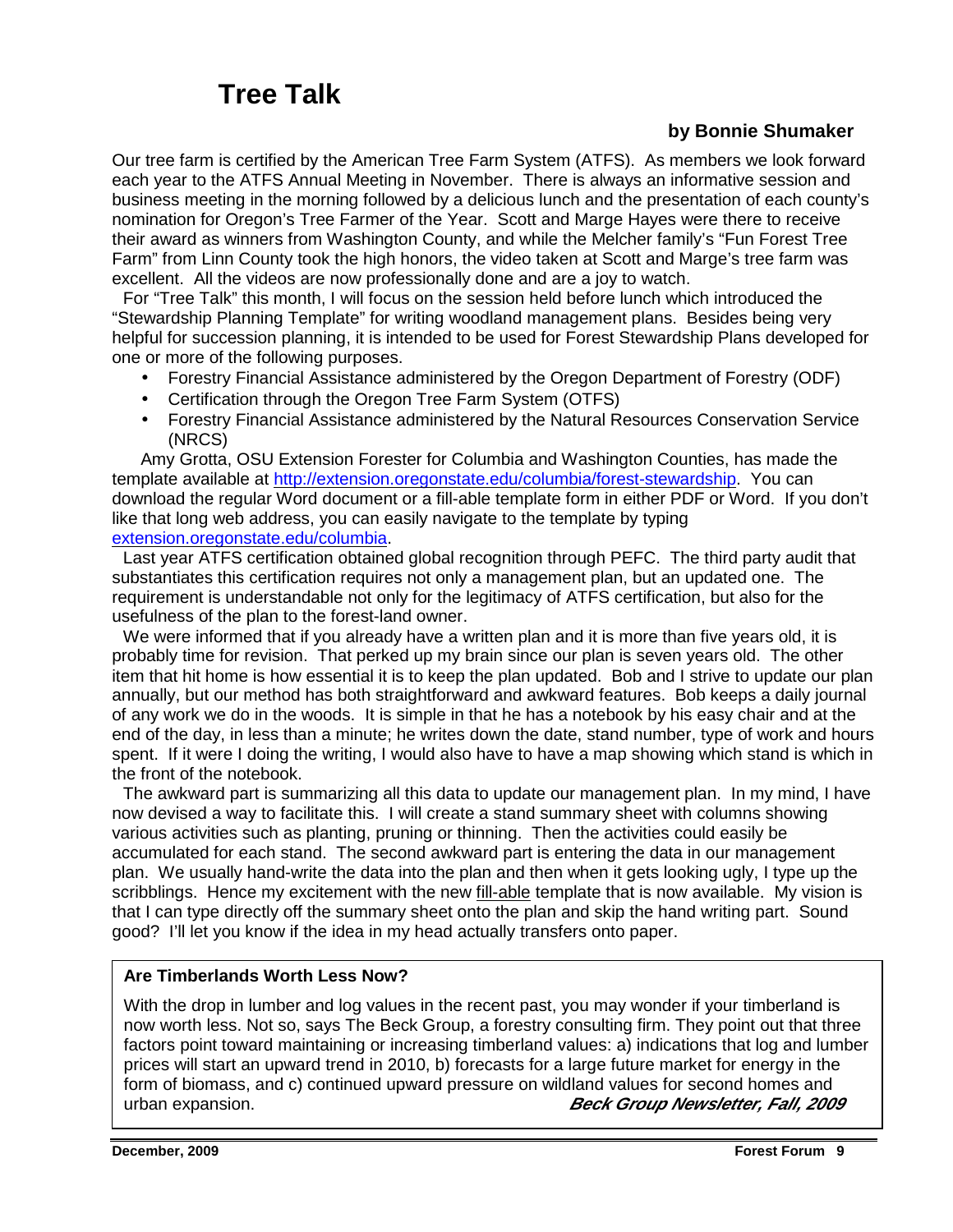#### **"Hayes"**, **continued from page 8**

**Questions Raised** - Applying this hypothesis to our current circumstances causes a host of important questions to rise to the surface. Three of the most significant are:

- 1. How successful can we be in developing phase 5 forests, and how can we best do this?
- 2. In the public debate over the best management of both private and public forests we have participants whose worldviews are solidly grounded in phases 3, 4, and 5. Given this, how will we develop the levels of understanding needed to build the shared commitment needed to create a positive future for our forests and forest-dependent communities?
- 3. Though North American circumstances motivate us to develop phase 5 forests, our wood products increasingly compete in a global marketplace with products coming from countries that will continue to be phase 2 "miners" for some time to come. The conversion of natural capital to private wealth allows these products to come to market with artificially low prices. How will this region create phase 5 forests when we must compete with wood from places where phase 2 continues to prevail?



www.forestseedlingnetwork.com

bob@forestseedlingnetwork.com · 503-769-9806 1740 Shaff Rd. #306 · Stayton, Oregon 97383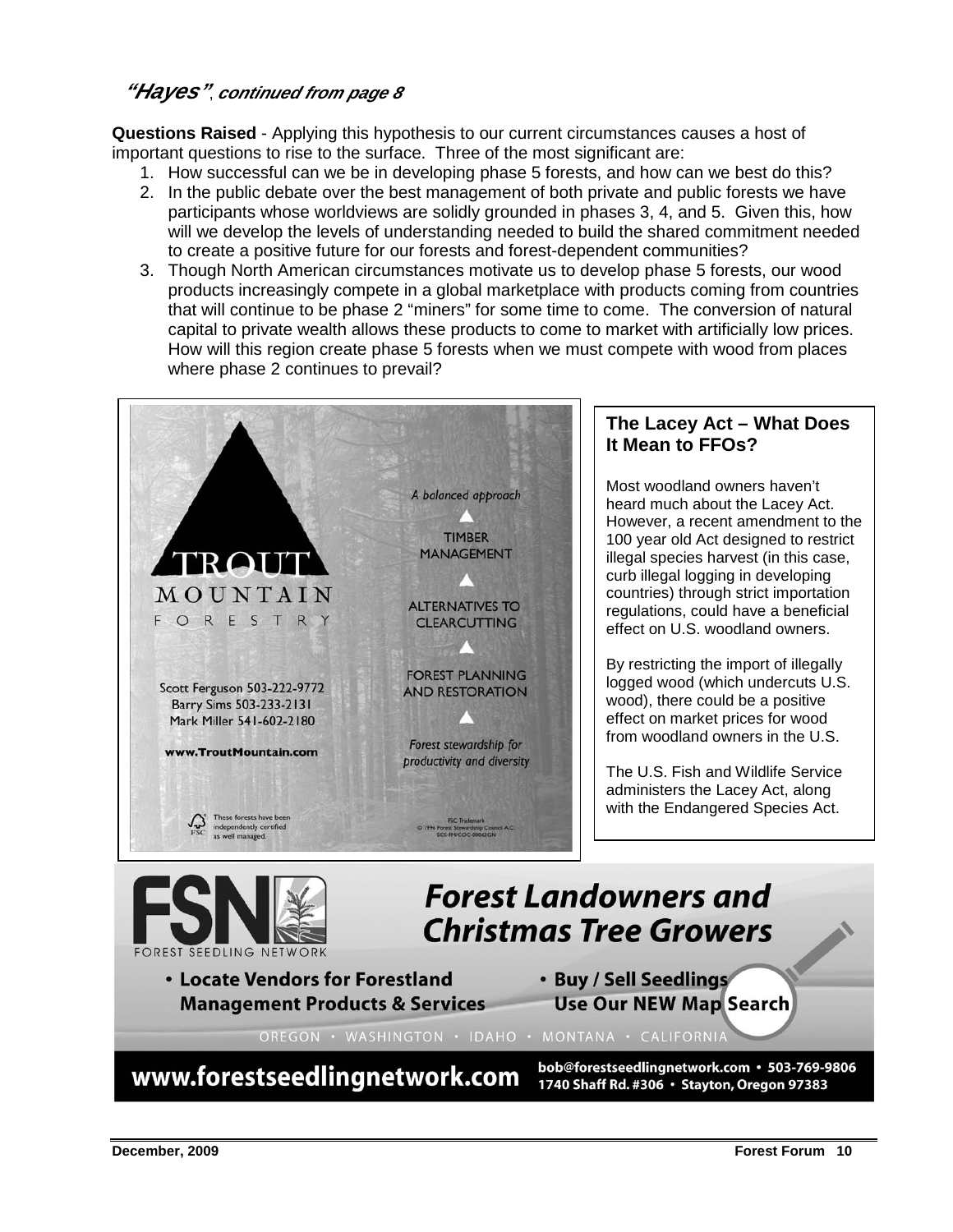### **Climate Change Poses Challenges To U.S. Forestry**

One-third of U.S. lands are covered by forests, making forest ecosystems one of the nation's most prominent natural resources. In addition to their contribution to biodiversity, water quality, and recreation, forests also play a significant role in the U.S. economy, and forestry or forestry-related enterprises are the dominant industries in many U.S. communities. According to a new study by the Pew Center on Global Climate Change, the U.S. forestry sector will face a number of challenges in the next century due to the impacts of climate change.

The Pew Center report, Forests and Global Climate Change: Potential Impacts on U.S. Forest Resources, explores the challenges climate change will pose to forest ecosystems and related economic enterprises over the next century.

"Changes in forest productivity, the migration of tree species, and potential increases in wildfires and disease could cause substantial changes to U.S. forests," said Eileen Claussen, President of the Pew Center on Global Climate Change. "Moreover, these ecological impacts will have direct implications for our economy. The timber industry in the southern United States is particularly vulnerable."

#### The key conclusions of the report include:

**Forest location, composition, and productivity will be altered by changes in temperature and precipitation**. Climate change is virtually certain to drive the migration of tree species, resulting in changes in the geographic distribution of forest types and new combinations of species within forests. In addition, climate change is likely to alter forest productivity depending upon location, tree species, water availability, and the effects of carbon dioxide (CO2) fertilization.

**Changes in forest disturbance regimes, such as fire or disease, could further affect the future of U.S. forests and the market for forest products**. Increased temperatures could increase fire risk in areas that experience increased aridity, and climate change could promote the proliferation of diseases and pests that attack tree species.

*U.S. economic impacts will vary regionally.* Overall, economic studies indicate that the net impacts of climate change on the forestry sector will be small, ranging from slightly negative to positive impacts; however, gains and losses will not be distributed evenly throughout the United States. The Southeast, which is currently a dominant region for forestry, is likely to experience net losses, as tree species migrate northward and tree productivity declines. Meanwhile, the North is likely to benefit from tree migration and longer growing seasons.

**As a managed resource, the implications of climate change for the forestry sector are largely**  *dependent upon the actions taken to adapt to climate change.* **The United States currently has** vast forest resources, and more timber grows within the United States than is consumed each year. If professional foresters take proactive measures, the sector may minimize the negative economic consequences of climate change.

**A number of challenges currently limit our understanding of the effects of climate change on forestry.** Existing projections for future changes in temperature and precipitation span a broad range making it difficult to predict the future climate that forests will experience, particularly at the regional level. Thus, current projections could fail to accurately predict the actual long-term impacts of climate change for the forestry sector.

Forests and Global Climate Change: Potential Impacts on U.S. Forest Resources, was prepared for the Pew Center by Herman Shugart (University of Virginia), Roger Sedjo (Resources for the Future), and Brent Sohngen (The Ohio State University).